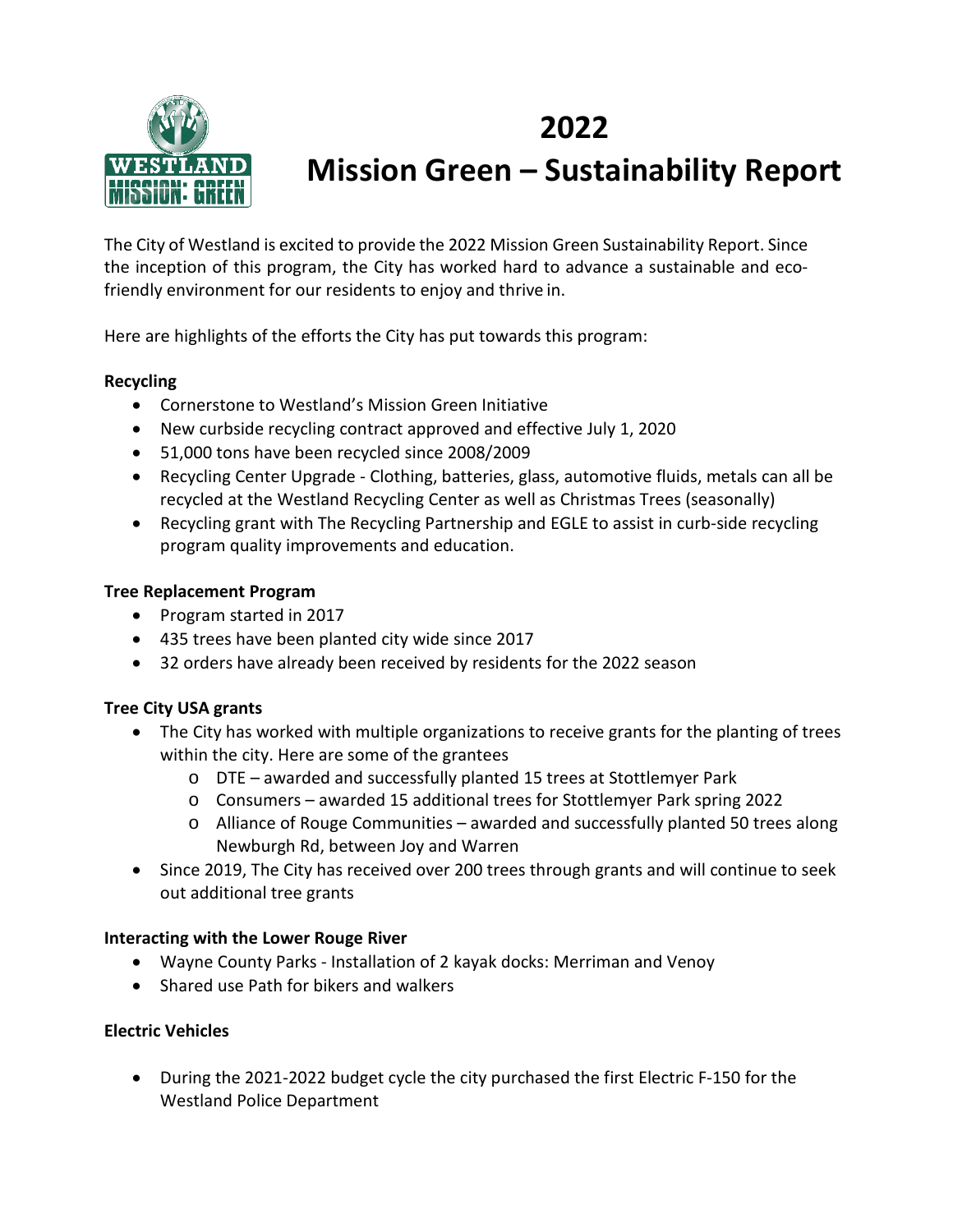- PD has a variety of Flex Fuel vehicles in the city's current fleet.
- Continue to encourage the use of electric vehicles and to expedite the establishment of a convenient, cost-effective electric vehicle charging locations throughout Westland
- Level 2 EV car charging stations at Westland City Hall and Tattan Park

## **Westland Walk & Roll Plan**

- The City has developed a plan for enhancing bicycle infrastructure and awareness on usage and safety. The goal of the Walk & Roll Plan is to create priority routes that connect those who desire, or need to be able to access their city through means other than a motorized vehicle. Creating these route will enhance access and safety for non-motorized traffic and connect to parks, schools, jobs and commercial amenities in Westland. The plan is in final draft form and will move through the adoption process spring 2022.
- Wildwood Bikeway Installment of 3.5 miles of bicycle lanes on Wildwood running northsouth from Warren to Glenwood. . This corridor as an ideal location to build awareness and capacity of bicycle friendly avenues with an emphasis on safety mitigation and minimal interruption of current traffic patterns

## **Solar Panel Installations**

• Internal review policies have prioritized review of solar panel projects. This is to help streamline and speed up the adoption of solar energy technology within the City. Since 2019, the City has reviewed and approved 60 installations since 2019.

#### **Green Infrastructure Investments**

- City Hall has installed new LEDs, as part of buildings renovations in 2014
- In May 2015, The City renovated the Friendship Center (senior center) to all LED interior lighting. Project cost = \$19,941.22
- 2009 Federal Energy Efficiency & Conservation Block Grant Projects  $= $731,000$
- The City allows green infrastructure at new developments to comply with storm water ordinances (rain gardens, detention ponds etc.)

## **LED Conversion & Street Lighting**

- Phase I: In 2015, City Council approved the conversion of 166 Mercury Vapor (MV) street light fixtures to LED on Wayne Road, Glenwood and Parkgrove. Total cost to city = \$29,688, annual energy savings is \$23,136
- Phase II: In 2015, City Council approved the conversion of 230 MV street light fixtures to LED on major roads throughout the city. Total cost = \$68,996, annual energy savings is \$38,516
- Phase III: In 2016, City Council approved the conversion of 2,466 MV street light fixtures to LED on neighborhood streets throughout the city. Total cost to city is \$435,173, annual energy savings is \$260,364 and payback time is 1.7 years
	- o Total cost for first 3 phases is \$533,857. Funded through the Metro Act Fund, 2,862 lights converted. Payback time for all three phases is  $\sim$  1.6 years